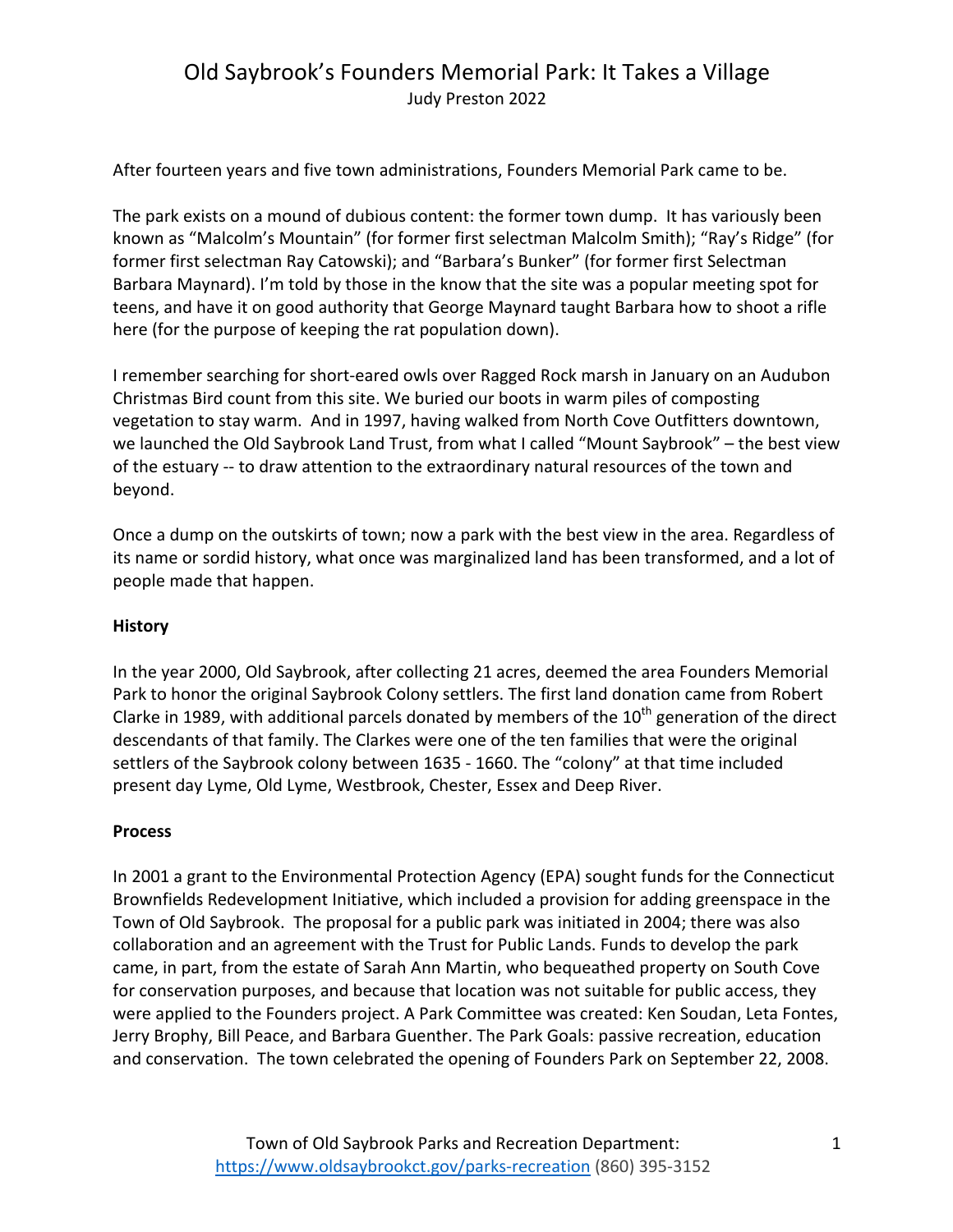## Old Saybrook's Founders Memorial Park: It Takes a Village Judy Preston 2022

It's not hard to imagine why "conservation" was a key objective to creating Founders Park: one only need look at the view to understand that it is situated in a most extraordinary place at the mouth of the Connecticut River and Long Island Sound. Were it not for the shifting sandbars at the river mouth, this valley may well have gone the way of the Thames, Quinnipiac, or Housatonic Rivers, with industry, commerce, a city skyline, and no dark sky at night.

Instead, we find ourselves in awe of the view that we *can* take in – an intact, functioning system of salt, brackish and freshwater tidal marshes, islands, sand spits, and wooded hillsides. I often wonder how many people have come before  $us -$  all the way back to the Clarke family, and the native Americans before them, that looked upon this place and couldn't help but think about the bounty and beauty that this sight encompasses.

And because it is worth reiterating, let me list the environmental distinctions that this River and Sound region captures:

- **1973** *CT River Gateway Conservation Zone* **(***Gateway Commission***)**
- **1991** *Silvio O. Conte National Fish and Wildlife Refuge*
- **1993 The Nature Conservancy** *Last Great Place*
- **1994** *Wetland of International Importance* under the **Ramsar International Convention**
- **1987** *Estuary of National Significance,* **Long Island Sound, (National Estuary Program)**
- **1998** *American Heritage River*, **U.S. Environmental Protection Agency (EPA)**
- **2007 State of Connecticut Greenway along the estuary of the Connecticut River**
- **2012** *National Blueway* **America's Great Outdoors Initiative**
- **2022 National Estuarine Research Reserve (NERR)**

## **Return of the Natives**

And so it was fitting that the objective for landscaping this site was to use native plants that would complement the natural landscape in the lower river. Native plants, once established, can thrive without chemical inputs – fertilizers, pesticides, and even irrigation – meaning that this site is not a source of pollutants to the surrounding landscape. And the fruits, berries and even leaves of these plants are important to wildlife - including insect pollinators that are increasingly making the news as the critical link in a food web that includes you and me.

Founders Park is also intended to be a demonstration site; a place where visitors can see what native plants look like, with the hope that it will encourage others to adopt ecologically sensitive landscaping practices at home. Sustainable landscaping is a tangible way that we all can participate in living compatibly on the planet with other species.

## **Volunteers and a Legacy**

So, once the dump was safely capped and reconfigured, a park began to emerge. At first it was a lot of dirt, and dust, soil mounds, and strewn boulders. A truckload of plants arrived from